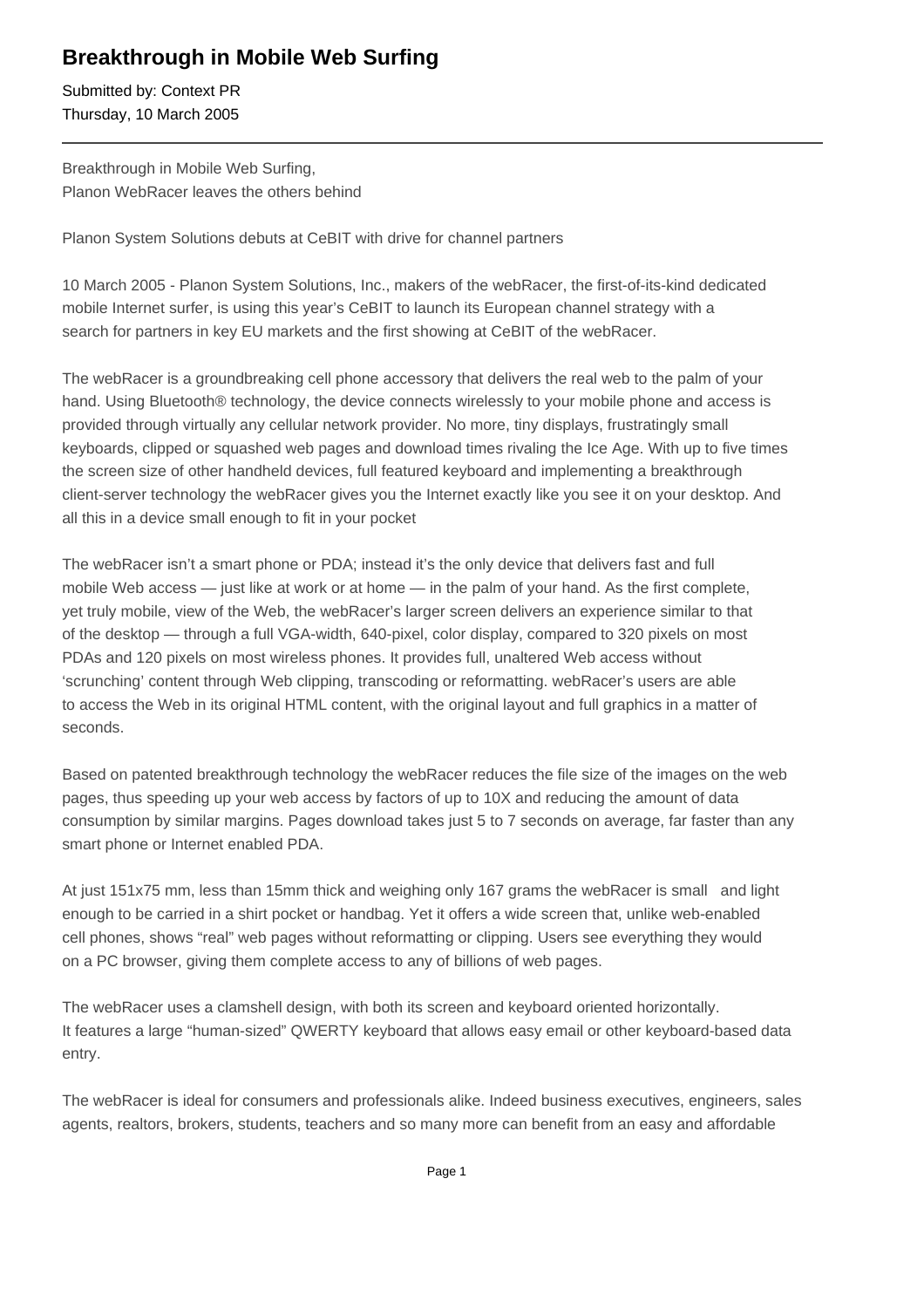mobile web access.

Along with accessing general web content like online newspapers, magazines, sports and political news, weather reports, restaurant listings or city maps, as well as using infinite variety of communications (e-mail and messaging), the webRacer offers professionals access to specialized data, i.e. market information, insurance or financial calculators, e-commerce sites or competition products, thus increasing their productivity, letting them spend less time in the office and more time with their customers.

"It's the real Web as people are used to experience it on their desktop," says Doug Verkaik, CEO of Planon. "The webRacer provides the freedom to fully use the Internet from anywhere, a car, a hotel, the airport, or while showing your products or services to a customer — all from an innovative device that's small enough to fit in your pocket."

Planon System Solutions' CEO will be available in Hall1, Stand 3d16, Booth A01 - USA Pavilion to demonstrate the webRacer and answer any questions.

## Product Specs

Display - 640 x 240 Pixels (Full VGA Width) Download Speed - Pages Download in 7 Seconds or Less Connectivity - Bluetooth<sup>®</sup> Interface Network Compatibility - All mobile phone networks Dimensions (mm) - 151.8 x 75.4 x 14.7 Weight (g) - 167.2 Battery - Lithium Ion Rechargeable Keyboard and Mouse - Full "QWERTY" thumb keyboard and mouse pointer

## Pricing

Offered exclusively by Planon System Solutions Inc. the webRacer is available at our website: www.planon.com. The webRacer retails at EUR 166.99 (VAT excl) and Planon server fee of 7.89EUR/mth to utilize our technology that provides speeds up to 10x faster and dramatically reduces data consumption that can save you much more on your dataplan.

Accessories

The webRacer comes with the following optional accessories: Leather case, car charger, Bluetooth modem as well Bluetooth add-ons for most cell phones without Bluetooth capability. (All accessories are sold separately)

About Planon System Solutions, Inc.

Planon System Solutions, Inc., is a leading provider of mobile computing devices, scanners, scanning services and scanning software. The company's head office is in Mississauga, Ontario Canada and can be reached at 001 905 5073926 or www.planon.com.

Planon System Solutions Inc. 60 Industrial ParkwayCheektowaga NY 14227USAEmail: milkok@planon.comWebsite: www.planon.com Planon System SolutionsIm Wigeli 3 8700 KusnachtSwitzerland